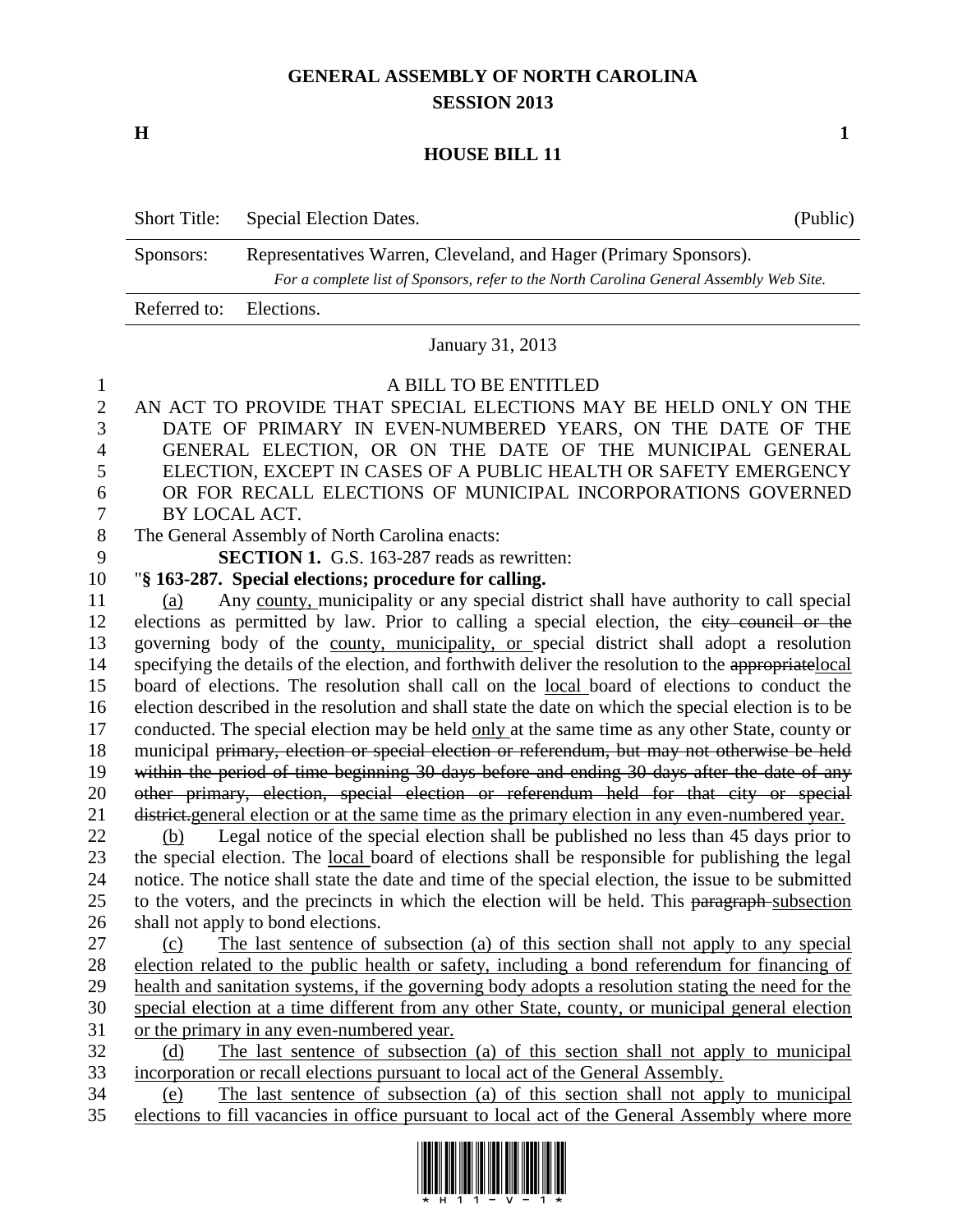|                | <b>General Assembly of North Carolina</b><br><b>Session 2013</b>                                    |
|----------------|-----------------------------------------------------------------------------------------------------|
| 1              | than six months remain in the term of office, and if less than six months remain in the office the  |
| $\mathbf{2}$   | governing board may fill the vacancy for the remainder of the unexpired term notwithstanding        |
| $\mathfrak{Z}$ | any provision of a local act of the General Assembly.                                               |
| $\overline{4}$ | This section shall not impact the authority of the courts or the State Board to order a<br>(f)      |
| 5              | new election at a time set by the courts or State Board under this Chapter."                        |
| 6              | <b>SECTION 2.</b> Article 1 of Chapter 163 of the General Statutes is amended by                    |
| 7              | adding a new section to read:                                                                       |
| $8\phantom{1}$ | "§ 163-3. Special elections.                                                                        |
| 9              | Special elections shall be called as permitted by law and conducted in accordance with              |
| 10             | G.S. 163-287."                                                                                      |
| 11             | <b>SECTION 3.</b> G.S. 18B-601(f) reads as rewritten:                                               |
| 12             | Election Date. – The board of elections shall conduct and set the date for the<br>" $(f)$           |
| 13             | alcoholic beverage election, which may not be sooner than 60 days nor later than 120 days           |
| 14             | from the date the request was received from the governing body or the petition was verified by      |
| 15             | the board-election in accordance with G.S. 163-287. No alcoholic beverage election may be           |
| 16             | held on the Tuesday next after the first Monday in November of an even-numbered year."              |
| 17             | <b>SECTION 4.</b> G.S. $63-80(c)$ reads as rewritten:                                               |
| 18             | Following the joint public hearing but prior to the adoption by a unit of local<br>"(c)             |
| 19             | government of any resolution creating a special airport district, the governing body of such unit   |
| 20             | may submit the question of the unit's participation in a special airport district to the qualified  |
| 21             | voters of such unit. The form of the question as stated on the ballot shall be in substantially the |
| 22             | following words:                                                                                    |
| 23             |                                                                                                     |
| 24             | participation in the proposed ______________________________ special airport district?              |
| 25             | [   YES     NO"                                                                                     |
| 26             | If a majority of the qualified voters of the unit who vote thereon approve such participation, the  |
| 27             | governing body of such unit may adopt a resolution creating the particular special airport          |
| 28             | district. The election shall be conducted in accordance with G.S. 163-287 and the results           |
| 29             | thereof certified, declared and published in the same manner as bond elections within the unit."    |
| 30             | <b>SECTION 5.</b> G.S. 63-87 reads as rewritten:                                                    |
| 31             | "§ 63-87. Bond elections.                                                                           |
| 32             | Elections for the purpose of authorizing the levy of taxes for the issuance of bonds shall be       |
| 33             | called by the district board and shall be conducted in accordance with G.S. 163-287 and the         |
| 34             | results can vassed by the boards of elections having jurisdiction within the participating units.   |
| 35             | Such results shall be certified to the district board and such board shall certify and declare the  |
| 36             | result of the election and publish a statement of the result once as provided in the Local          |
| 37             | Government Bond Act."                                                                               |
| 38             | <b>SECTION 6.</b> G.S. 69-25.1 reads as rewritten:                                                  |
| 39             | "§ 69-25.1. Election to be held upon petition of voters.                                            |
| 40             | Upon the petition of thirty-five percent (35%) of the resident freeholders living in an area        |
| 41             | lying outside the corporate limits of any city or town, which area is described in the petition     |
| 42             |                                                                                                     |
| 43             | (Here insert name)                                                                                  |
| 44             | commissioners of the county shall call an a special election in said district for the purpose of    |
| 45             | submitting to the qualified voters therein the question of levying and collecting a special tax on  |
| 46             | all taxable property in said district, of not exceeding fifteen cents $(15¢)$ on the one hundred    |
| 47             | dollars (\$100.00) valuation of property, for the purpose of providing fire protection in said      |
| 48             | district. The county tax office shall be responsible for checking the freeholder status of those    |
| 49             | individuals signing the petition and confirming the location of the property owned by those         |
| 50             | individuals. Unless specifically excluded by other law, the provisions of Chapter 163 of the        |
| 51             | General Statutes concerning petitions for referenda and special elections shall apply. If the       |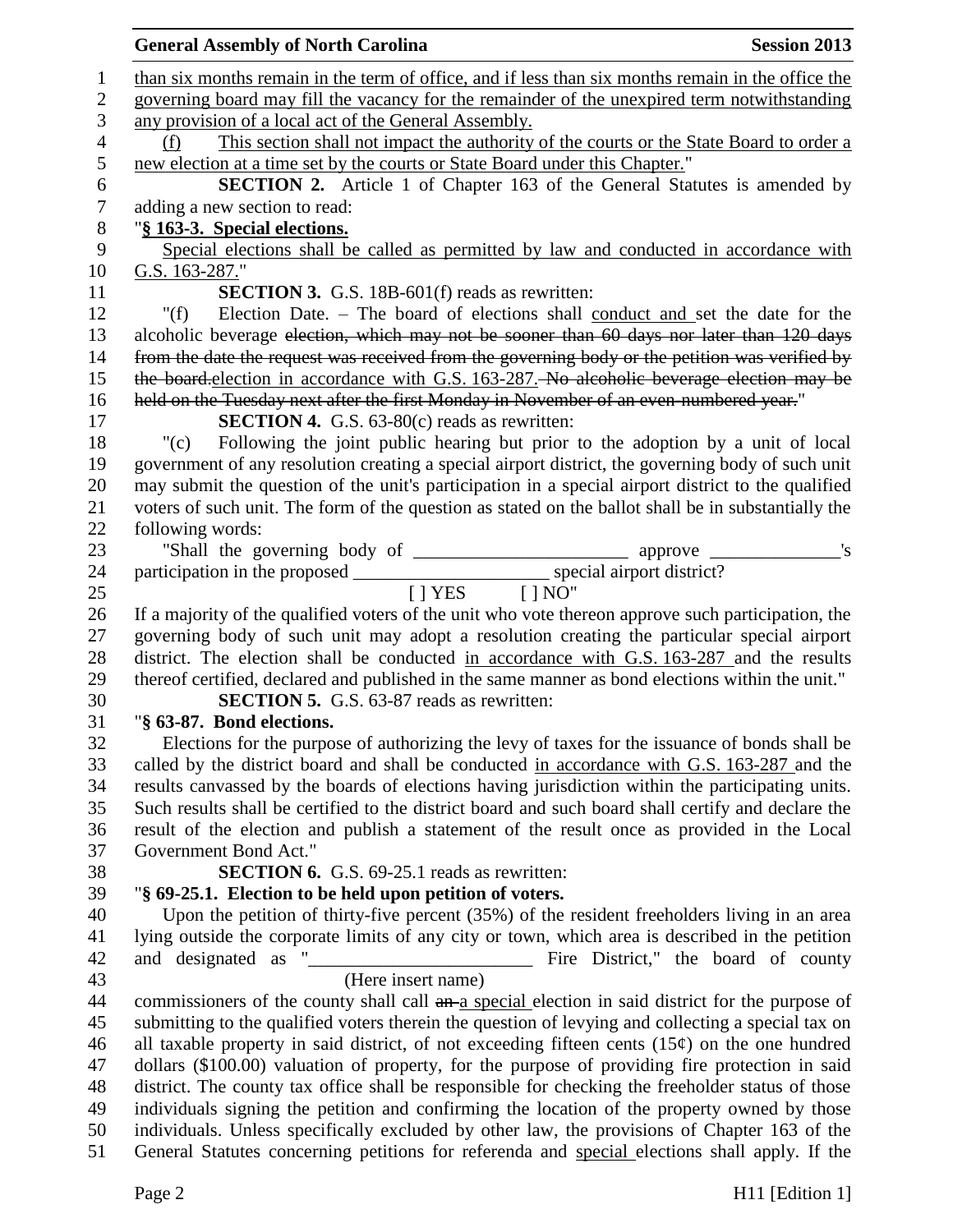voters reject the special tax under the first paragraph of this section, then no new election may

be held under the first paragraph of this section within two years on the question of levying and

collecting a special tax under the first paragraph of this section in that district, or in any

 proposed district which includes a majority of the land within the district in which the tax was rejected.

 Upon the petition of thirty-five percent (35%) of the resident freeholders living in an area which has previously been established as a fire protection district and in which there has been 8 authorized by a vote of the people a special tax not exceeding ten cents  $(10¢)$  on the one hundred dollars (\$100.00) valuation of property within the area, the board of county commissioners shall call an election in said area for the purpose of submitting to the qualified voters therein the question of increasing the allowable special tax for fire protection within said 12 district from ten cents  $(10¢)$  on the one hundred dollars (\$100.00) valuation to fifteen cents 13 (15 $\phi$ ) on the one hundred dollars (\$100.00) valuation on all taxable property within such district. Elections on the question of increasing the allowable tax rate for fire protection shall not be held within the same district at intervals less than two years."

**SECTION 7.** G.S. 69-25.2 reads as rewritten:

## "**§ 69-25.2. Duties of county board of commissioners regarding conduct of elections; cost of holding.**

 The board of county commissioners, after consulting with the county board of elections, shall set a date for the special election in accordance with G.S. 163-287 by resolution adopted. The county board of elections shall hold and conduct the election in the district. The county board of elections shall advertise and conduct said election, in accordance with the provisions of this Article and with the procedures prescribed in Chapter 163 governing the conduct of special and general elections. No new registration of voters shall be required, but the deadline by which unregistered voters must register shall be contained in the legal advertisement to be published by the county board of elections. The cost of holding the election to establish a district shall be paid by the county, provided that if the district is established, then the county shall be reimbursed the cost of the election from the taxes levied within the district, but the cost of an election to increase the allowable tax under G.S. 69-25.1 or to abolish a fire district under G.S. 69-25.10 shall be paid from the funds of the district."

## **SECTION 8.** G.S. 105-465 reads as rewritten:

# "**§ 105-465. County election as to adoption of local sales and use tax.**

 The board of elections of any county, upon the written request of the board of county commissioners, or upon receipt of a petition signed by qualified voters of the county equal in number to at least fifteen percent (15%) of the total number of votes cast in the county, at the last preceding election for the office of Governor, shall call a special election for the purpose of submitting to the voters of the county the question of whether a one percent (1%) sales and use tax will be levied.

 The special election shall be held under the same rules applicable to the election of members of the General Assembly. No new registration of voters shall be required. All qualified voters in the county who are properly registered not later than 21 days (excluding Saturdays and Sundays) prior to the election shall be entitled to vote at the election. The county board of elections shall give at least 20 days' public notice prior to the closing of the registration books for the special election.

 The county board of elections shall prepare ballots for the special election. The question presented on the ballot shall be "FOR one percent (1%) local sales and use tax on items subject to State sales and use tax at the general State rate and on food" or "AGAINST one percent (1%) local sales and use tax on items subject to State sales and use tax at the general State rate and on food".

50 The county board of elections shall fix the date of the special election, election on a date 51 permitted by G.S. 163-287, except that the special election shall not be held on the date or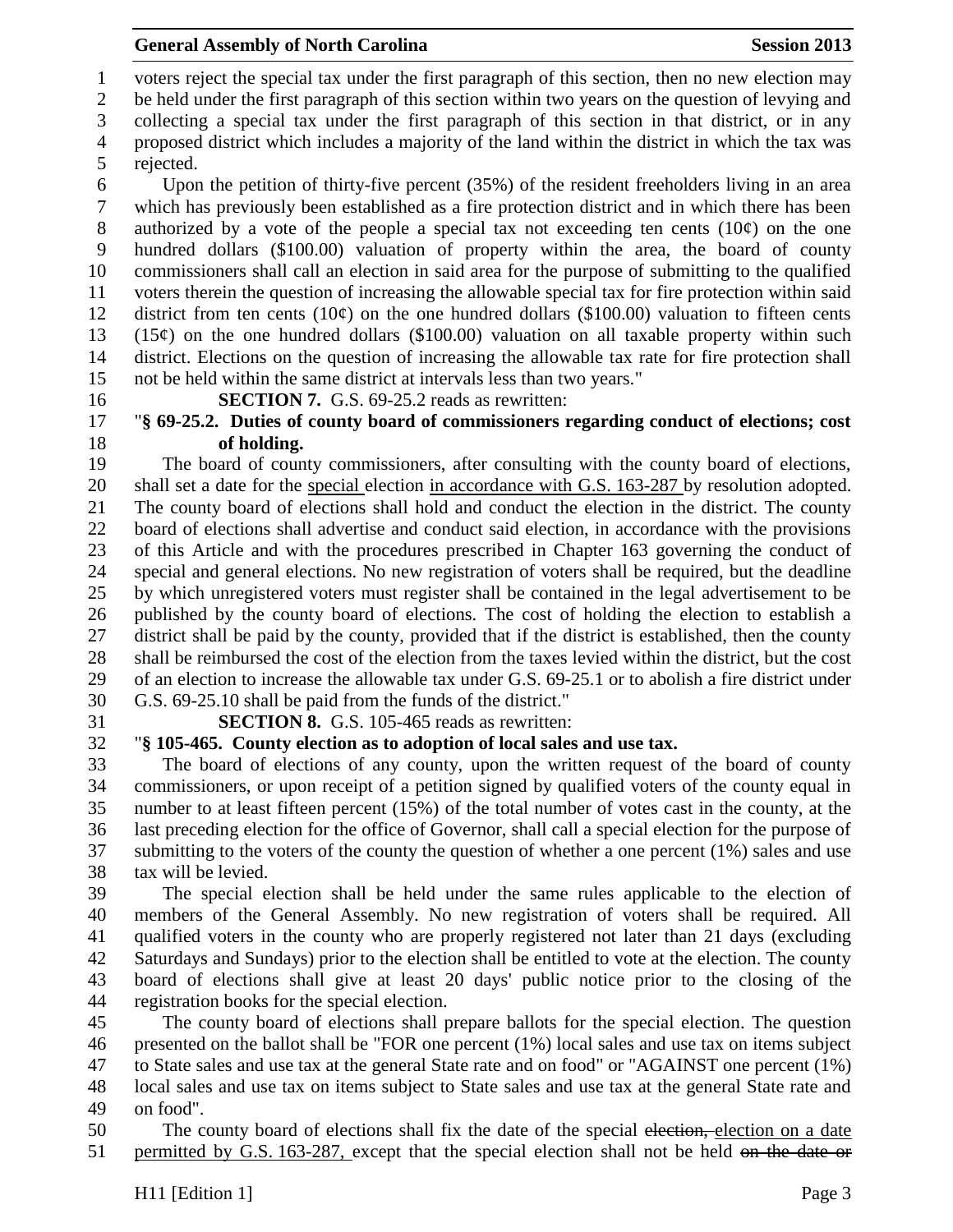1 within 60 days of any biennial election for county officers, nor within one year from the date of the last preceding special election under this section."

**SECTION 9.** G.S. 105-473(a) reads as rewritten:

 "(a) The board of elections of any county, upon the written request of the board of county commissioners thereof, or upon receipt of a petition signed by qualified voters of the county equal in number to at least fifteen percent (15%) of the total number of votes cast in the county at the last preceding election for the office of Governor, shall call a special election for the purpose of submitting to the voters of the county the question of whether the levy of a one percent (1%) sales and use tax theretofore levied should be repealed.

 The special election shall be held under the same rules and regulations applicable to the election of members of the General Assembly. No new registration of voters shall be required. All qualified voters in the county who are properly registered not later than 21 days (excluding Saturdays and Sundays) prior to the election shall be entitled to vote at said election. The county board of elections shall give at least 20 days' public notice prior to the closing of the registration books for the special election.

 The county board of elections shall prepare ballots for the special election which shall contain the words "FOR repeal of the one percent (1%) local sales and use tax levy," and the words "AGAINST repeal of the one percent (1%) local sales and use tax levy," with appropriate squares so that each voter may designate his vote by his cross (X) mark.

20 The county board of elections shall fix the date of the special election; election on a date 21 permitted by G.S. 163-287; provided, however, that the special election shall not be held on the 22 day of any biennial election for county officers, nor within 60 days thereof, nor within one year from the date of the last preceding special election held under this section."

**SECTION 10.** G.S. 105-507.1(a) reads as rewritten:

 "(a) Resolution. – The board of commissioners of a county may direct the county board of elections to conduct an advisory referendum within the county on the question of whether a 27 local sales and use tax at the rate of one-half percent  $(1/2%)$  may be levied in accordance with 28 this Part. The election shall be held on a date jointly agreed upon by the boards and shall be 29 held in accordance with the procedures of G.S. 163-287. The board of commissioners shall hold a public hearing on the question at least 30 days before the date the election is to be held."

**SECTION 11.** G.S. 105-509(b) reads as rewritten:

 "(b) Resolution. – The board of trustees of the regional public transportation authority may, if all of the conditions listed in this subsection have been met, direct the respective county board or boards of elections to conduct an advisory referendum within the special district on the question of whether a local sales and use tax at the rate of one-half percent (1/2%) may be levied within the district in accordance with this Part. The tax may not be levied without voter approval. The election shall be held on a date jointly agreed upon by the authority, the county board or boards of commissioners, and the county board or boards of elections and shall be held in accordance with the procedures of G.S. 163-287. An election to authorize the levy of a 40 tax under this Part may be held only on one of the following dates: (i) Tuesday after the first Monday of November in the even-numbered year, the date of the general election under 42 G.S. 163-1, (ii) the date of the primary election in the even-numbered year under G.S. 163-1(b), (iii) Tuesday after the first Monday in November of the odd-numbered year, or (iv) a date in September or October of the odd-numbered year as listed in G.S. 163-279(a)(2), (3), or (4) but 45 only if at least one municipality in the county is holding a primary or election on that date.in accordance with G.S. 163-287. The conditions are as follows:

 (1) The board of trustees has obtained approval to conduct a referendum by a vote of the following:

 a. A majority vote of each of the county boards of commissioners within the special district, if it is a multicounty special district.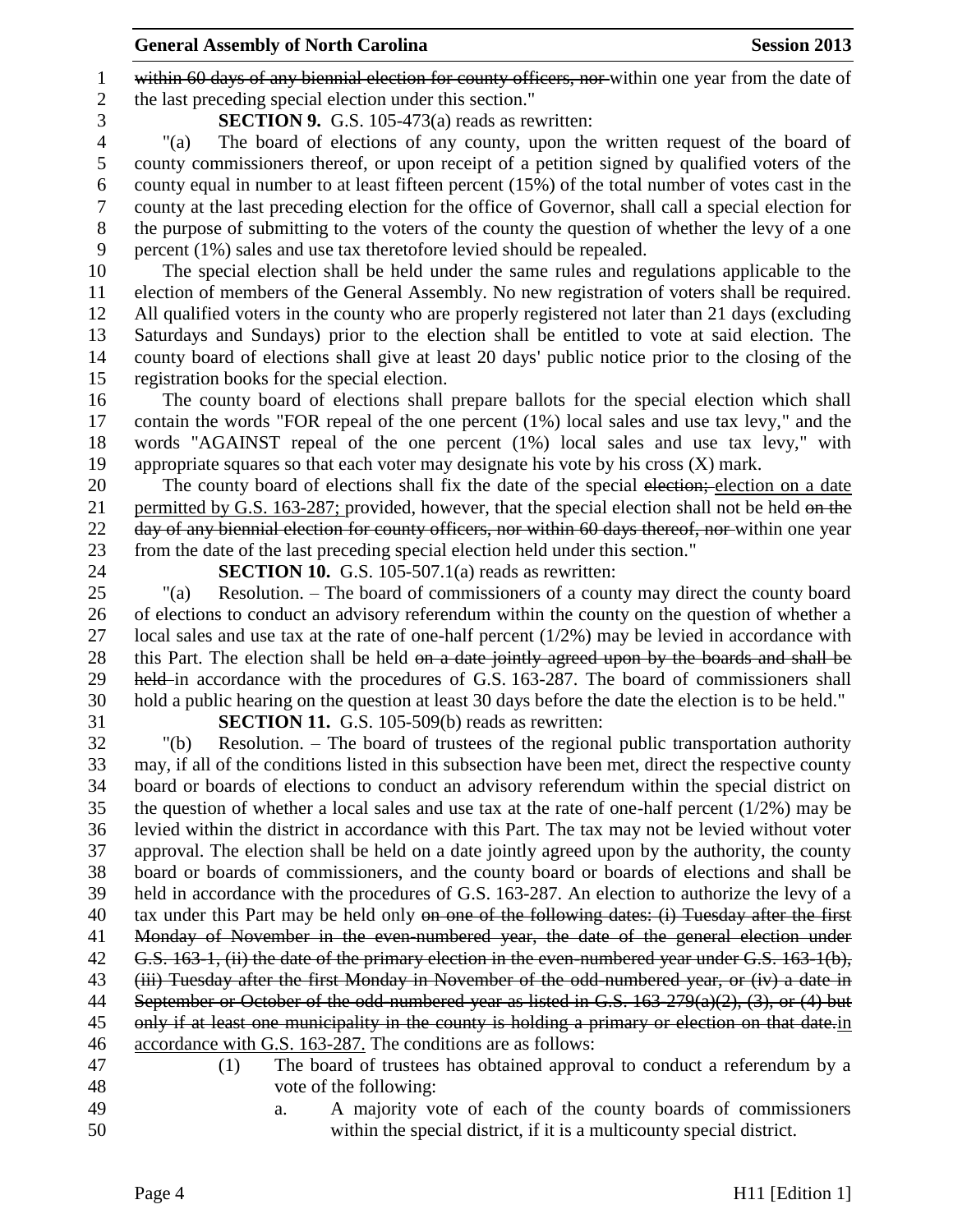| <b>General Assembly of North Carolina</b> |                                                                             | <b>Session 2013</b>                                                                                    |
|-------------------------------------------|-----------------------------------------------------------------------------|--------------------------------------------------------------------------------------------------------|
| $\mathbf b$ .                             |                                                                             | A majority of the county board of commissioners within the special                                     |
|                                           | district, if it is a single-county special district.                        |                                                                                                        |
| (2)                                       |                                                                             | A public hearing is held on the question by the board or boards of                                     |
|                                           | commissioners at least 30 days before the date the election is to be held." |                                                                                                        |
|                                           | <b>SECTION 12.</b> G.S. 105-510(b) reads as rewritten:                      |                                                                                                        |
| " $(b)$                                   |                                                                             | Resolution. – The board of trustees of the regional transportation authority may, if                   |
|                                           |                                                                             | all of the conditions listed in this subsection have been met, direct the respective county board      |
|                                           |                                                                             | or boards of elections to conduct an advisory referendum within the special district on the            |
|                                           |                                                                             | question of whether a local sales and use tax at the rate of one-half percent $(1/2%)$ may be          |
|                                           |                                                                             | levied within the district in accordance with this Part. The tax may not be levied without voter       |
|                                           |                                                                             | approval. The election shall be held on a date jointly agreed upon by the authority, the county        |
|                                           |                                                                             | board or boards of commissioners, and the county board or boards of elections and shall be             |
|                                           |                                                                             | held in accordance with the procedures of G.S. 163-287. An election to authorize the levy of a         |
|                                           |                                                                             | tax under this Part may be held only on one of the following dates: (i) Tuesday after the first        |
|                                           |                                                                             | Monday of November in the even numbered year, the date of the general election under                   |
|                                           |                                                                             | G.S. 163-1, (ii) the date of the primary election in the even-numbered year under G.S. 163-1(b),       |
|                                           |                                                                             | (iii) Tuesday after the first Monday in November of the odd-numbered year, or (iv) a date in           |
|                                           |                                                                             | September or October of the odd-numbered year as listed in G.S. $163-279(a)(2)$ , $(3)$ , or $(4)$ but |
|                                           |                                                                             | only if at least one municipality in the county is holding a primary or election on that date in       |
|                                           | accordance with G.S. 163-287. The conditions are as follows:                |                                                                                                        |
| (1)                                       |                                                                             | The board of trustees has obtained approval to conduct a referendum by a                               |
|                                           | vote of the following:                                                      |                                                                                                        |
| a.                                        |                                                                             | A majority vote of both of the county boards of commissioners                                          |
|                                           | within the special district, if it is a multicounty special district.       |                                                                                                        |
| $\mathbf b$ .                             |                                                                             | A majority of the county board of commissioners within the special                                     |
|                                           | district, if it is a single-county special district.                        |                                                                                                        |
| (2)                                       |                                                                             | A public hearing is held on the question by the board or boards of                                     |
|                                           | commissioners at least 30 days before the date the election is to be held." |                                                                                                        |
|                                           | <b>SECTION 13.</b> G.S. 105-511.2(a) reads as rewritten:                    |                                                                                                        |
| " $(a)$                                   |                                                                             | Resolution. – The board of commissioners of a county may direct the county board                       |
|                                           |                                                                             | of elections to conduct an advisory referendum within the county on the question of whether a          |
|                                           |                                                                             | local sales and use tax at the rate of one-quarter percent $(1/4%)$ may be levied in accordance        |
|                                           |                                                                             | with this Part. The election shall be held on a date jointly agreed upon by the boards and shall       |
|                                           |                                                                             | be held in accordance with the procedures of G.S. 163-287. An election to authorize the levy of        |
|                                           |                                                                             | a tax under this Part may be held only on one of the following dates: (i) Tuesday after the first      |
|                                           |                                                                             | Monday of November in the even numbered year, the date of the general election under                   |
|                                           |                                                                             | G.S. 163-1, (ii) the date of the primary election in the even-numbered year under G.S. 163-1(b),       |
|                                           |                                                                             | (iii) Tuesday after the first Monday in November of the odd-numbered year, or (iv) a date in           |
|                                           |                                                                             | September or October of the odd-numbered year as listed in G.S. $163-279(a)(2)$ , $(3)$ , or $(4)$ but |
|                                           |                                                                             | only if at least one municipality in the county is holding a primary or election on that date in       |
|                                           |                                                                             | accordance with G.S. 163-287. The board of commissioners shall hold a public hearing on the            |
|                                           | question at least 30 days before the date the election is to be held."      |                                                                                                        |
|                                           | <b>SECTION 14.</b> G.S. 105-537(b) reads as rewritten:                      |                                                                                                        |
| " $(b)$                                   |                                                                             | Vote. – The board of county commissioners may direct the county board of                               |
|                                           |                                                                             | elections to conduct an advisory referendum on the question of whether to levy a local sales           |
|                                           |                                                                             | and use tax in the county as provided in this Article. The election shall be held on a date jointly    |
|                                           |                                                                             | agreed upon by the board of county commissioners and the board of elections and shall be held          |
|                                           | in accordance with the procedures of G.S. 163-287."                         |                                                                                                        |
|                                           | <b>SECTION 15.</b> G.S. 106-343 reads as rewritten:                         |                                                                                                        |

"**§ 106-343. Appropriations by counties; elections.**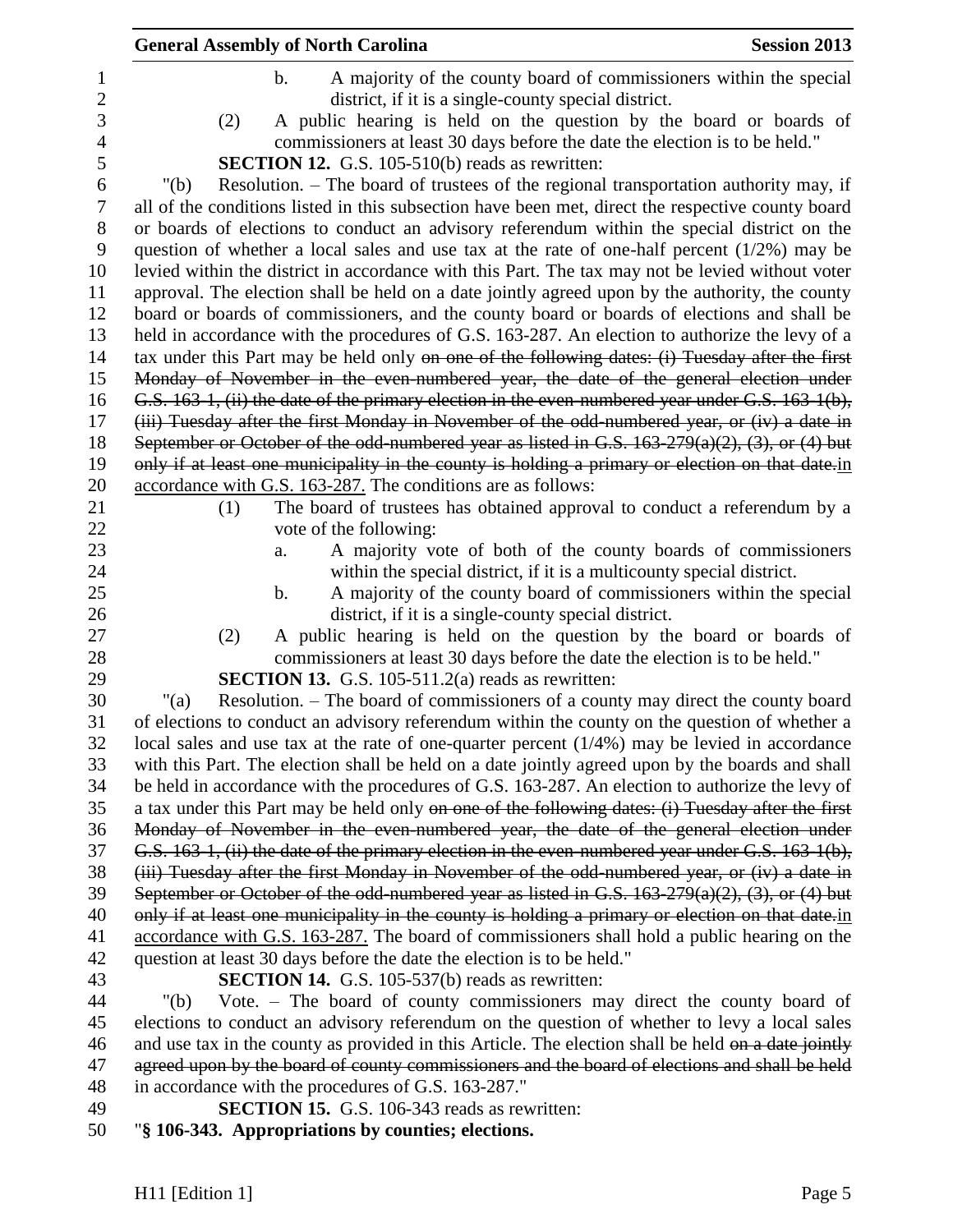The several boards of county commissioners in the State are hereby expressly authorized and empowered to make such appropriations from the general funds of their county as will enable them to cooperate effectively with the state Department of Agriculture and Consumer Services and Federal Department of Agriculture in the eradication of tuberculosis in their respective counties: Provided, that if in 10 days after said appropriation is voted, one fifth of the qualified voters of the county petition the board of commissioners to submit the question of tuberculosis eradication or no tuberculosis eradication to the voters of the county, said commissioners shall submit such questions to said voters. Said election shall be held and conducted under the rules and regulations provided for holding stock-law elections in G.S. 68-16, 68-20 and 68-21.G.S. 163-287. If at any such election a majority of the votes cast shall be in favor of said tuberculosis eradication, the said board shall record the result of the election upon its minutes, and cooperative tuberculosis eradication shall be taken up with the state Department of Agriculture and Consumer Services and Federal Department of Agriculture. If, however, a majority of the votes cast shall be adverse, then said board shall make no appropriation."

#### **SECTION 16.** G.S. 115C-501(h) reads as rewritten:

 "(h) To Annex or Consolidate Areas or Districts from Contiguous Counties and to Provide a Supplemental School Tax in Such Annexed Areas or Consolidated Districts. – An election may be called in any districts or other school areas, from contiguous counties, as to whether the districts in one county shall be enlarged by annexing or consolidating therewith any adjoining districts, or other school area or areas from an adjoining county, and if a special or supplemental school tax is levied and collected in the districts of the county to which the territory is to be annexed or consolidated, whether upon such annexation or consolidation there shall be levied and collected in the territory to be annexed or consolidated the same special or supplemental tax for schools as is levied and collected in the districts in the other county. If such election carries, the said special or supplemental tax shall be collected pursuant to G.S. 115C-511 and remitted to the local school administrative unit on whose behalf such 28 special and supplemental tax is already levied: Provided, that notwithstanding the provisions of G.S. 115C-508, if the notice of election clearly so states, and the election shall be held prior to August 1, the annexation or consolidation shall be effective and the tax so authorized shall be levied and collected beginning with the fiscal year commencing July 1 next preceding such elections.levied."

**SECTION 17.** G.S. 115C-501 is amended by adding a new subsection to read:

 "(j) All elections called under this section shall be conducted in accordance with G.S. 163-287."

**SECTION 18.** G.S. 115D-33(d) reads as rewritten:

 "(d) All elections shall be held in the same manner as elections held under Article 4, 38 Chapter 159, of the General Statutes, the Local Government Bond Act, and may be held at any time fixed by the tax-levying authority of the administrative area or proposed administrative 40 area of the institution for which such election is to be held. shall be held on a date permitted by G.S. 163-287."

## **SECTION 19.** G.S. 115D-35(a) reads as rewritten:

 "(a) Formal requests for elections on the question of authority to appropriate nontax revenues or levy special taxes, or both, and to issue bonds, when such elections are to be held for the purpose of establishing an institution, shall be originated and submitted only in the following manner:

 (1) Proposed multiple-county administrative areas: Formal requests for elections may be submitted jointly by all county boards of education in the proposed administrative area, or by petition of fifteen percent (15%) of the number of qualified voters of the proposed area who voted in the last preceding election for Governor, to the boards of commissioners of all counties in the proposed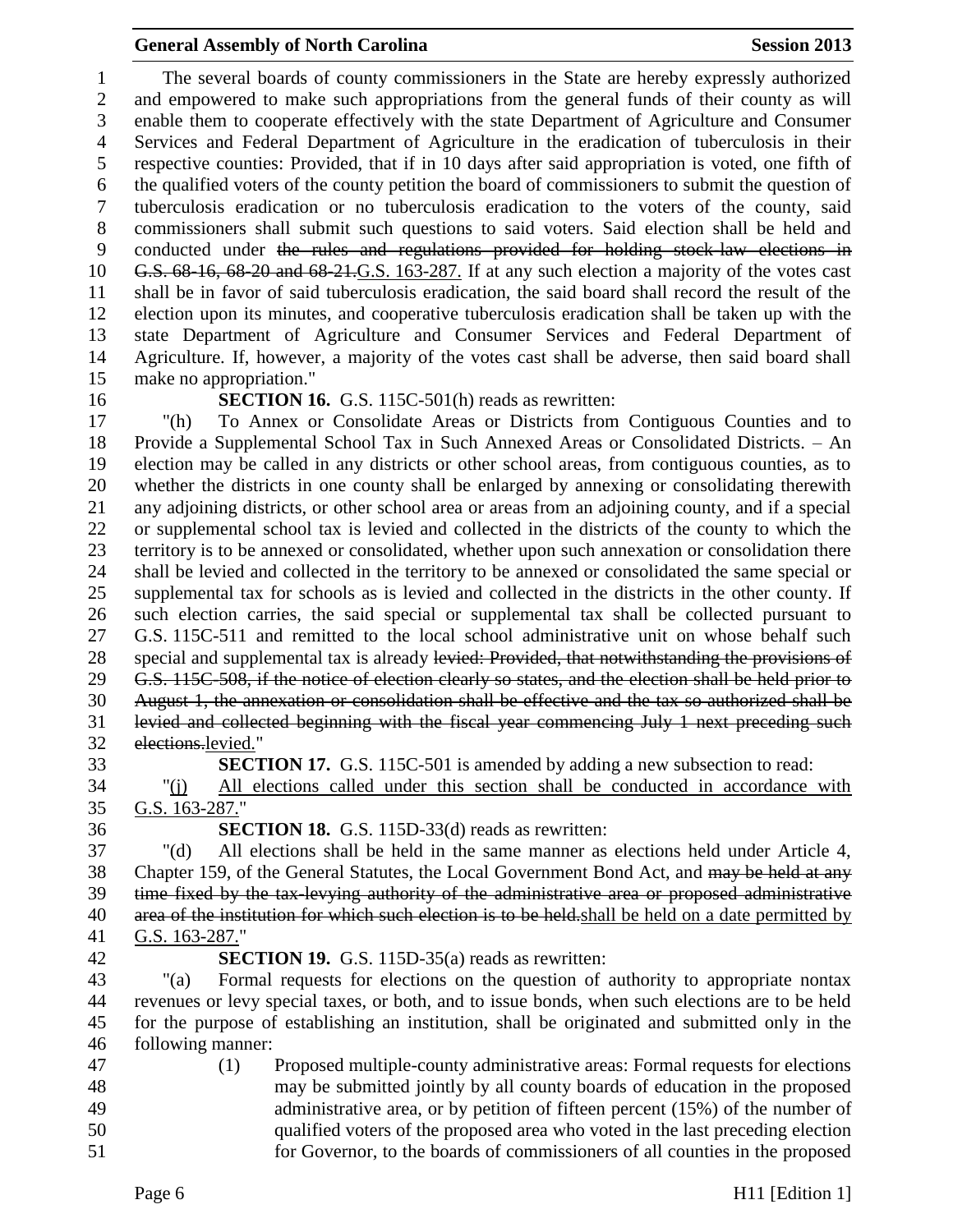|             | <b>General Assembly of North Carolina</b>                                                           | <b>Session 2013</b> |
|-------------|-----------------------------------------------------------------------------------------------------|---------------------|
|             | area, who may shall fix the time for such election by joint resolution on a                         |                     |
|             | date permitted by G.S. 163-287, which shall be entered in the minutes of                            |                     |
|             | each board.                                                                                         |                     |
| (2)         | Proposed single-county administrative area: Formal requests shall be                                |                     |
|             | submitted by the board of education of any public school administrative unit                        |                     |
|             | within the county of the proposed administrative area or by petition of                             |                     |
|             | fifteen percent $(15\%)$ of the number of qualified voters of the county who                        |                     |
|             | voted in the last preceding election for Governor, to the board of                                  |                     |
|             | commissioners of the county of the proposed administrative area, who may                            |                     |
|             | shall fix the time for such election by resolution on a date permitted by                           |                     |
|             | G.S. 163-287, which shall be entered in the minutes of the board."                                  |                     |
|             | <b>SECTION 20.</b> G.S. 130A-69 reads as rewritten:                                                 |                     |
| " $(a)$     | If after a sanitary district has been created or the provisions of this Part have been              |                     |
|             | made applicable to a sanitary district, a petition signed by not less than fifteen percent (15%) of |                     |
|             | the resident freeholders within any territory contiguous to and adjoining the sanitary district     |                     |
|             | may be presented to the sanitary district board requesting annexation of territory described in     |                     |
|             | the petition. The sanitary district board shall send a copy of the petition to the board of         |                     |
|             | commissioners of the county or counties in which the district is located and to the Department.     |                     |
|             | The sanitary district board shall request that the Department hold a joint public hearing with the  |                     |
|             | sanitary district board on the question of annexation. The Secretary and the chairperson of the     |                     |
|             | sanitary district board shall name a time and place for the public hearing. The chairperson of      |                     |
|             | the sanitary district board shall publish a notice of public hearing once in a newspaper or         |                     |
|             | newspapers published or circulating in the sanitary district and the territory proposed to be       |                     |
|             | annexed. The notice shall be published not less than 15 days prior to the hearing. If after the     |                     |
|             | hearing, the Commission approves the annexation of the territory described in the petition, the     |                     |
|             | Department shall advise the board or boards of commissioners of the approval. The board or          |                     |
|             | boards of commissioners shall order and provide for the holding of a special election in            |                     |
|             | accordance with G.S. 163-287 upon the question of annexation within the territory proposed to       |                     |
| be annexed. |                                                                                                     |                     |
| (b)         | If at or prior to the public hearing, a petition is filed with the sanitary district board          |                     |
|             | signed by not less than fifteen percent (15%) of the freeholders residing in the sanitary district  |                     |
|             | requesting an election be held on the annexation question, the sanitary district board shall send   |                     |
|             | a copy of the petition to the board or boards of commissioners who shall order and provide for      |                     |
|             | the submission of the question to the voters within the sanitary district. This election may be     |                     |
|             | held on the same day as the election in the territory proposed to be annexed, and both elections    |                     |
|             | and registrations may be held pursuant to a single notice. A majority of the votes cast is          |                     |
|             | necessary for a territory to be annexed to a sanitary district.                                     |                     |
| (c)         | The election shall be held by the county board or boards of elections as soon as                    |                     |
|             | possible in accordance with G.S. 163-287 after the board or boards of commissioners orders the      |                     |
|             | election. The cost of the election shall be paid by the sanitary district. Registration in the area |                     |
|             | proposed for annexation shall be under the same procedure as G.S. 163-288.2.                        |                     |
| $\ldots$ "  |                                                                                                     |                     |
|             | <b>SECTION 21.</b> G.S. 139-39 reads as rewritten:                                                  |                     |
|             | "§ 139-39. Alternative method of financing watershed improvement programs by special                |                     |
| county tax. |                                                                                                     |                     |
|             | The board of county commissioners in any county is authorized to call a special election to         |                     |
|             | determine whether it be the will of the qualified voters of the county that they levy and cause to  |                     |
|             | be collected annually, at the same time and in the same manner as the general county taxes are      |                     |
|             | levied and collected, a special tax at a rate not to exceed twenty-five cents $(25¢)$ on each one   |                     |
|             | hundred dollars (\$100.00) valuation of property in said county, to be known as a "Watershed        |                     |
|             | Improvement Tax," the funds therefrom, if the levy be authorized by the voters of said county,      |                     |
|             |                                                                                                     |                     |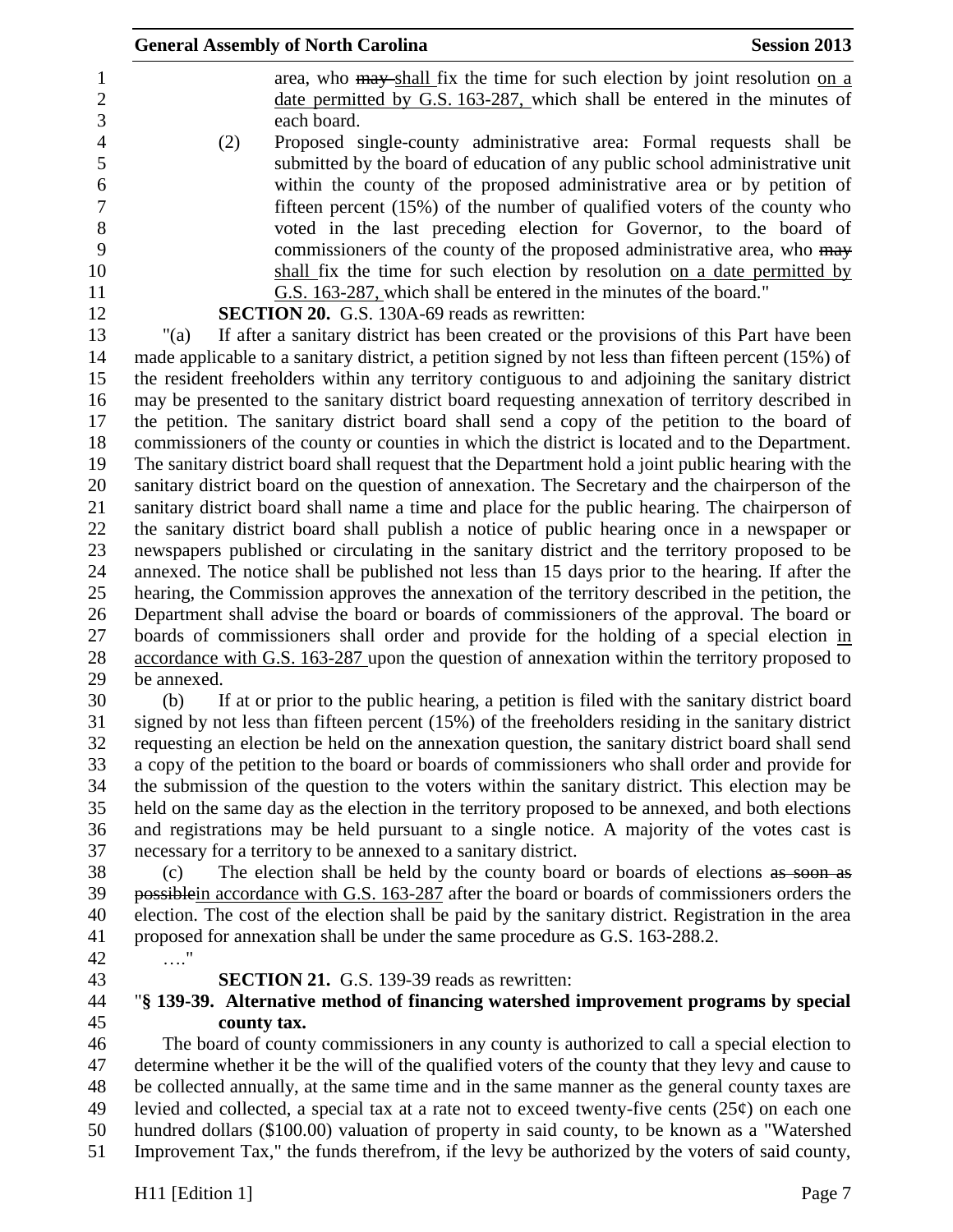|                | <b>General Assembly of North Carolina</b><br><b>Session 2013</b>                                                          |  |  |
|----------------|---------------------------------------------------------------------------------------------------------------------------|--|--|
| 1              | to be used for the prevention of flood water and sediment damages, and for furthering the                                 |  |  |
| $\mathbf{2}$   | conservation, utilization and disposal of water and the development of water resources. Any                               |  |  |
| $\mathfrak{Z}$ | special election shall be conducted in accordance with G.S. 163-287."                                                     |  |  |
| $\overline{4}$ | <b>SECTION 22.</b> G.S. 147-69.6(f) reads as rewritten:                                                                   |  |  |
| 5              | The Board of Commissioners of Swain County may direct the Swain County Board<br>" $(f)$                                   |  |  |
| 6              | of Elections to conduct an advisory referendum on the question of whether any portion of the                              |  |  |
| $\tau$         | principal of the Fund should be disbursed to and expended by the county for a particular                                  |  |  |
| $8\,$          | purpose. The election shall be held on a date jointly agreed upon by the two boards, which may                            |  |  |
| 9              | be the same day as any other referendum or election in the county, but may not otherwise be                               |  |  |
| 10             | during the period beginning 30 days before and ending 30 days after the day of any other                                  |  |  |
| 11             | referendum or election to be conducted by the board of elections and already validly called or                            |  |  |
| 12             | scheduled by law. The election shall be held in accordance with the procedures of                                         |  |  |
| 13             | G.S. 163-287. The question to be presented on the ballot shall disclose the specific purpose                              |  |  |
| 14             | proposed for expenditure of the principal investment of the Trust Fund and the amount                                     |  |  |
| 15             | proposed for expenditure."                                                                                                |  |  |
| 16             | <b>SECTION 23.</b> G.S. 153A-60 reads as rewritten:                                                                       |  |  |
| 17             | "§ 153A-60. Initiation of alterations by resolution.                                                                      |  |  |
| 18             | The board of commissioners shall initiate any alteration in the structure of the board by                                 |  |  |
| 19             | adopting a resolution. The resolution shall:                                                                              |  |  |
| 20             | Briefly but completely describe the proposed alterations;<br>(1)                                                          |  |  |
| 21             | Prescribe the manner of transition from the existing structure to the altered<br>(2)                                      |  |  |
| 22             | structure;                                                                                                                |  |  |
| 23             | Define the electoral districts, if any, and apportion the members among the<br>(3)                                        |  |  |
| 24             | districts;                                                                                                                |  |  |
| 25             | Call a special referendum on the question of adoption of the alterations. The<br>(4)                                      |  |  |
| 26             | referendum shall be held and conducted by the county board of elections.                                                  |  |  |
| 27             | The referendum may be held only on a date permitted by G.S. 163-287.                                                      |  |  |
| 28             | the same time as any other state, county or municipal primary, election,                                                  |  |  |
| 29             | special election or referendum, or on any date set by the board of county                                                 |  |  |
| 30             | commissioners, provided, that such referendum shall not be held within the                                                |  |  |
| 31             | period of time beginning 60 days before and ending 60 days after any other                                                |  |  |
| 32<br>33       | primary, election, special election or referendum held in the county.                                                     |  |  |
| 34             | Upon its adoption, the resolution shall be published in full."<br><b>SECTION 24.</b> G.S. 153A-405(a) reads as rewritten: |  |  |
| 35             | If authorized to do so by the concurrent resolutions that established it, a commission<br>" $(a)$                         |  |  |
| 36             | may call a referendum on its proposed plan of governmental consolidation. If authorized or                                |  |  |
| 37             | directed in the concurrent resolutions, the ballot question may include the assumption of debt                            |  |  |
| 38             | secured by a pledge of faith and credit language and may also include the assumption of the                               |  |  |
| 39             | right to issue authorized but unissued faith and credit debt language as provided in subsection                           |  |  |
| 40             | (b) of this section. The referendum may be held on the same day as any other referendum or                                |  |  |
| 41             | election in the county or counties involved, but may not otherwise be held during the period                              |  |  |
| 42             | beginning 30 days before and ending 30 days after the day of any other referendum or election                             |  |  |
| 43             | to be conducted by the board or boards of elections conducting the referendum and already                                 |  |  |
| 44             | validly called or scheduled by law.shall be held in accordance with G.S. 163-287."                                        |  |  |
| 45             | <b>SECTION 25.</b> G.S. 158-16 reads as rewritten:                                                                        |  |  |
| 46             | "§ 158-16. Board of commissioners may call tax election; rate and purposes of tax.                                        |  |  |
| 47             | The board of county commissioners in any county is authorized and empowered to call a                                     |  |  |
| 48             | special election to determine whether it be the will of the qualified voters of said county that                          |  |  |
| 49             | they levy and cause to be collected annually, at the same time and in the same manner as the                              |  |  |
| 50             | general county taxes are levied and collected, a special tax at a rate not to exceed five cents $(5¢)$                    |  |  |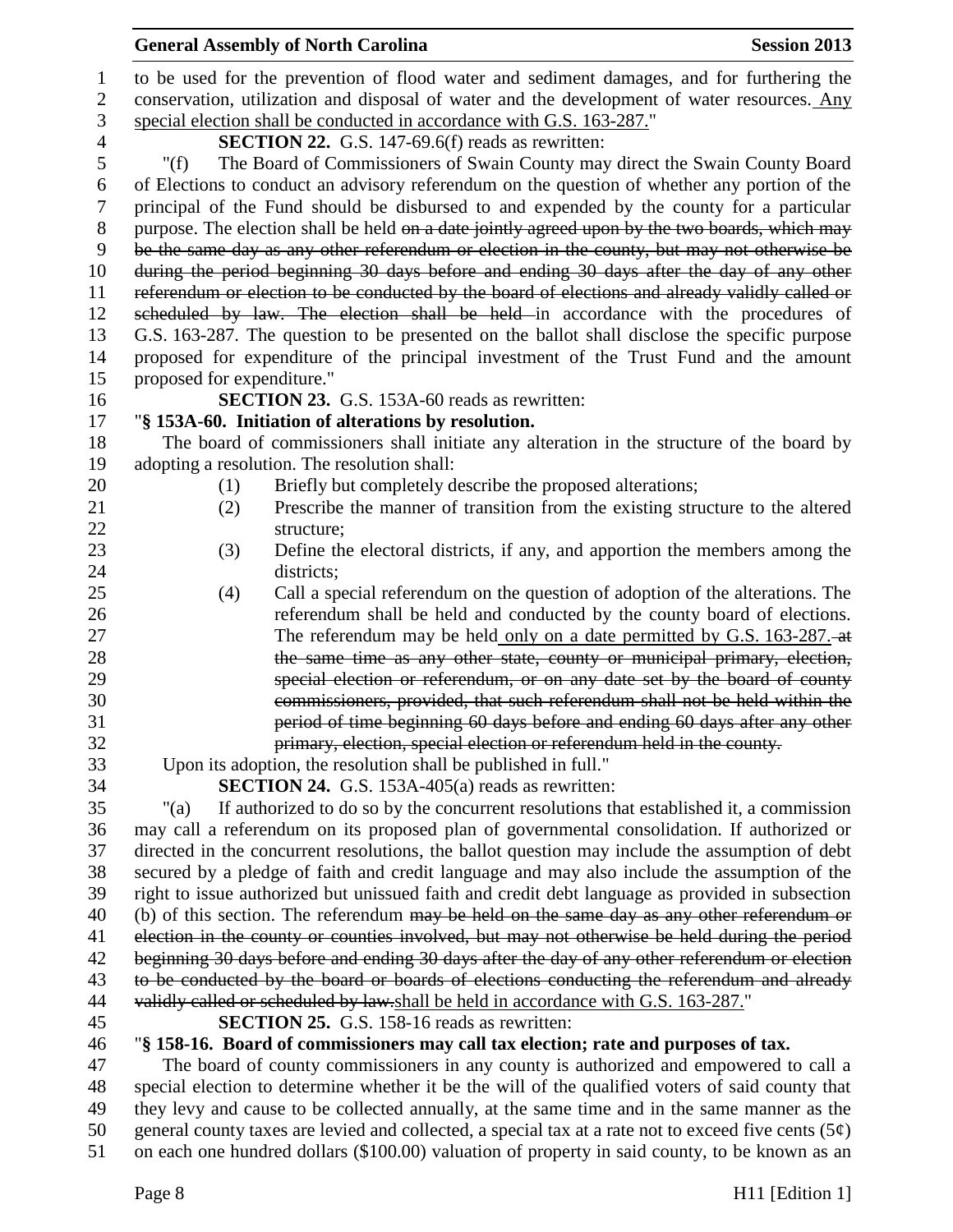"industrial development tax," the funds therefrom, if the levy be authorized by the voters of said county, to be used for the purpose of attracting new and diversified industries to said county, and for the encouragement of new business and industrial ventures by local as well as foreign capital, and for the purpose of aiding and encouraging the location of manufacturing enterprises, making industrial surveys and locating industrial plants in said county, and for the purpose of encouraging agricultural development in said county. Any special election shall be conducted in accordance with G.S. 163-287."

**SECTION 26.** G.S. 159-61(b) reads as rewritten:

 "(b) The date of a bond referendum shall be fixed by the governing board, but shall not 10 be more than one year after adoption of the bond order. order, only on a date permitted by G.S. 163-287. The governing board may call a special referendum for the purpose of voting on a bond issue on any day, including the day of any regular or special election held for another purpose (unless the law under which the bond referendum or other election is held specifically 14 prohibits submission of other questions at the same time). A special bond referendum may not be held within 30 days before or 10 days after a statewide primary, election, or referendum, or within 30 days before or 10 days after any other primary, election, or referendum to be held in the same unit holding the bond referendum and already validly called or scheduled by law at 18 the time the bond referendum is called. The clerk shall mail or deliver a certified copy of the resolution calling a special bond referendum to the board of elections that is to conduct it within three days after the resolution is adopted, but failure to observe this requirement shall not in any manner affect the validity of the referendum or bonds issued pursuant thereto. Bond referenda shall be conducted by the board of elections conducting regular elections of the 23 county, city, or special district. In fixing the date of a bond referendum, the governing board 24 shall consult the board of elections in order that the referendum shall not unduly interfere with 25 other elections already scheduled or in process. Several bond orders or other matters may be voted upon at the same referendum."

**SECTION 27.** G.S. 160A-103 reads as rewritten:

# "**§ 160A-103. Referendum on charter amendments by ordinance.**

 An ordinance adopted under G.S. 160A-102 that is not made effective upon approval by a vote of the people shall be subject to a referendum petition. Upon receipt of a referendum petition bearing the signatures and residence addresses of a number of qualified voters of the city equal to at least 10 percent of the whole number of voters who are registered to vote in city elections according to the most recent figures certified by the State Board of Elections or 5,000, whichever is less, the council shall submit an ordinance adopted under G.S. 160A-102 to a vote 35 of the people. The date of the special election shall be fixed  $a\ddot{t}$  on a date permitted by G.S. 163-287. not more than 120 nor fewer than 60 days after receipt of the petition. A referendum petition shall be addressed to the council and shall identify the ordinance to be submitted to a vote. A referendum petition must be filed with the city clerk not later than 30 days after publication of the notice of adoption of the ordinance."

**SECTION 28.** G.S. 160A-104 reads as rewritten:

## "**§ 160A-104. Initiative petitions for charter amendments.**

 The people may initiate a referendum on proposed charter amendments. An initiative petition shall bear the signatures and resident addresses of a number of qualified voters of the city equal to at least ten percent (10%) of the whole number of voters who are registered to vote in city elections according to the most recent figures certified by the State Board of Elections or 5,000, whichever is less. The petition shall set forth the proposed amendments by describing them briefly but completely and with reference to the pertinent provisions of G.S. 160A-101, but it need not contain the precise text of the charter amendments necessary to implement the proposed changes. The petition may not propose changes in the alternative, or more than one integrated set of charter amendments. Upon receipt of a valid initiative petition, the council shall call a special election on the question of adopting the charter amendments proposed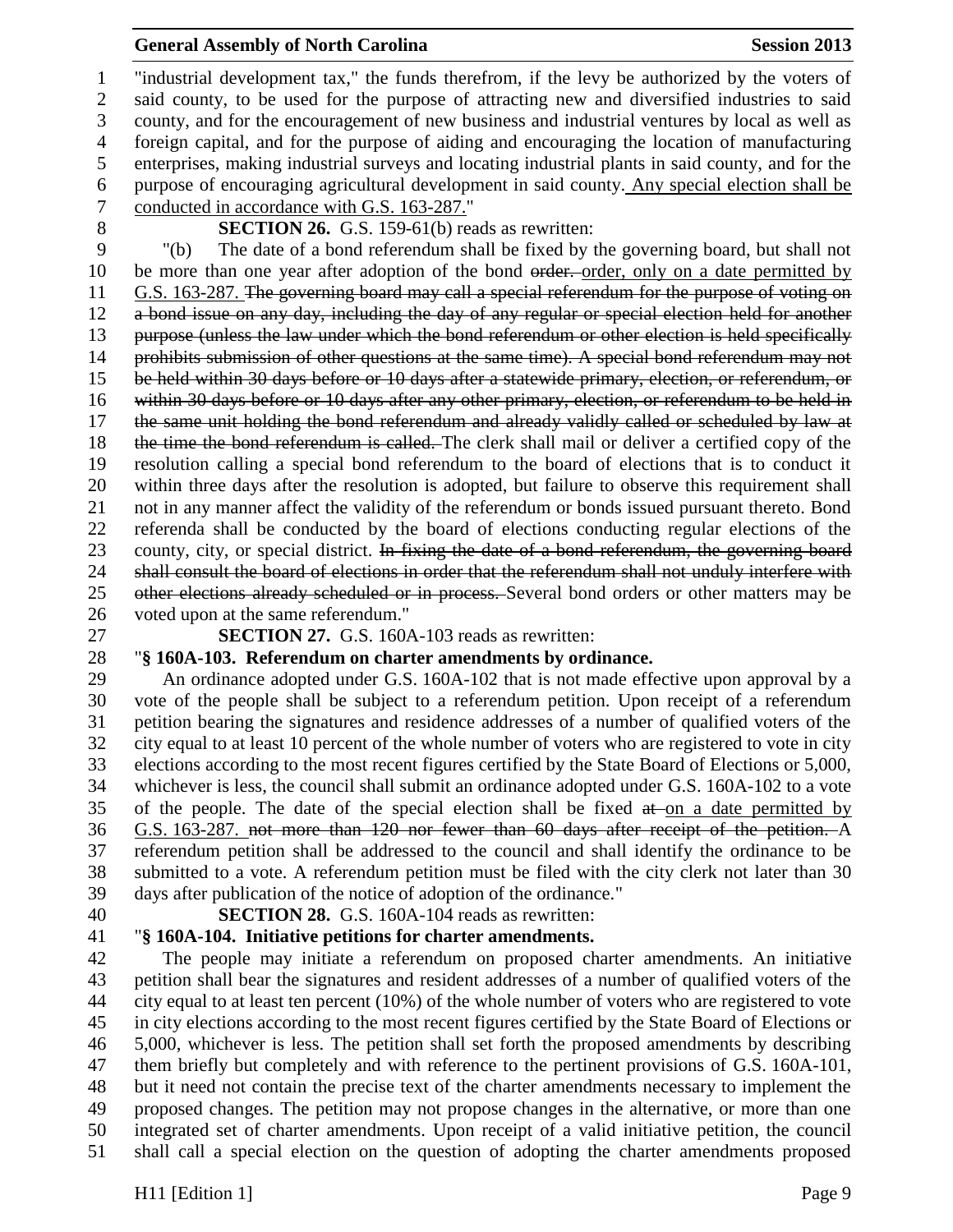therein, and shall give public notice thereof in accordance with G.S. 163-287. The date of the 2 special election shall be fixed at on a date permitted by G.S. 163-287.not more than 120 nor fewer than 60 days after receipt of the petition. If a majority of the votes cast in the special election shall be in favor of the proposed changes, the council shall adopt an ordinance amending the charter to put them into effect. Such an ordinance shall not be subject to a referendum petition. No initiative petition may be filed (i) between the time the council initiates proceedings under G.S. 160A-102 by publishing a notice of hearing on proposed charter amendments and the time proceeding under that section have been carried to a conclusion either through adoption or rejection of a proposed ordinance or lapse of time, nor (ii) within one year and six months following the effective date of an ordinance amending the city charter pursuant to this Article, nor (iii) within one year and six months following the date of any election on charter amendments that were defeated by the voters.

 The restrictions imposed by this section on filing initiative petitions shall apply only to petitions concerning the same subject matter. For example, pendency of council action on amendments concerning the method of electing the council shall not preclude an initiative petition on adoption of the council-manager form of government.

 Nothing in this section shall be construed to prohibit the submission of more than one proposition for charter amendments on the same ballot so long as no proposition offers a different plan under the same option as another proposition on the same ballot."

**SECTION 29.** G.S. 160A-583 reads as rewritten:

## "**§ 160A-583. Funds.**

 The establishment and operation of a transportation authority as herein authorized are governmental functions and constitute a public purpose, and the municipality is hereby authorized to appropriate funds to support the establishment and operation of the transit authority. The municipality may also dedicate, sell, convey, donate or lease any of its interest in any property to the authority. Further, the authority is hereby authorized to establish such license and regulatory fees and charges as it may deem appropriate, subject to the approval of the governing body of the municipality. If the governing body finds that the funds otherwise available are insufficient, it may call a special election without a petition and submit to the qualified voters of the municipality the question of whether or not a special tax shall be levied and/or bonds issued, specifying the maximum amount thereof, for the purpose of acquiring lands, buildings, equipment and facilities and for the operations of the transit authority. Any special election shall be conducted in accordance with G.S. 163-287."

## **SECTION 30.** 162A-68(d) reads as rewritten:

 "(d) If, at or prior to such public hearing, there shall be filed with the district board a petition, signed by not less than ten per centum (10%) of the qualified voters residing in the district, requesting an election to be held therein on the question of including the political subdivision or unincorporated area, the district board shall certify a copy of such petition to the board or boards of commissioners, and the board or boards of commissioners shall request the county board or boards of elections to submit such question to the qualified voters within the district in accordance with G.S. 163-287 and the other applicable provisions of Chapter 163 of the General Statutes; provided, that the election shall not be held unless the Environmental Management Commission has adopted a resolution approving the inclusion of the political subdivision or unincorporated area in the district.

 Notice of such election, which shall contain a statement of the boundaries of the territory proposed to be included in the district and the boundaries of the district after inclusion, shall be given by publication once a week for three successive weeks in a newspaper or newspapers having general circulation within the district, the first publication to be at least 30 days prior to the election."

**SECTION 31.** G.S. 162A-77.1 reads as rewritten: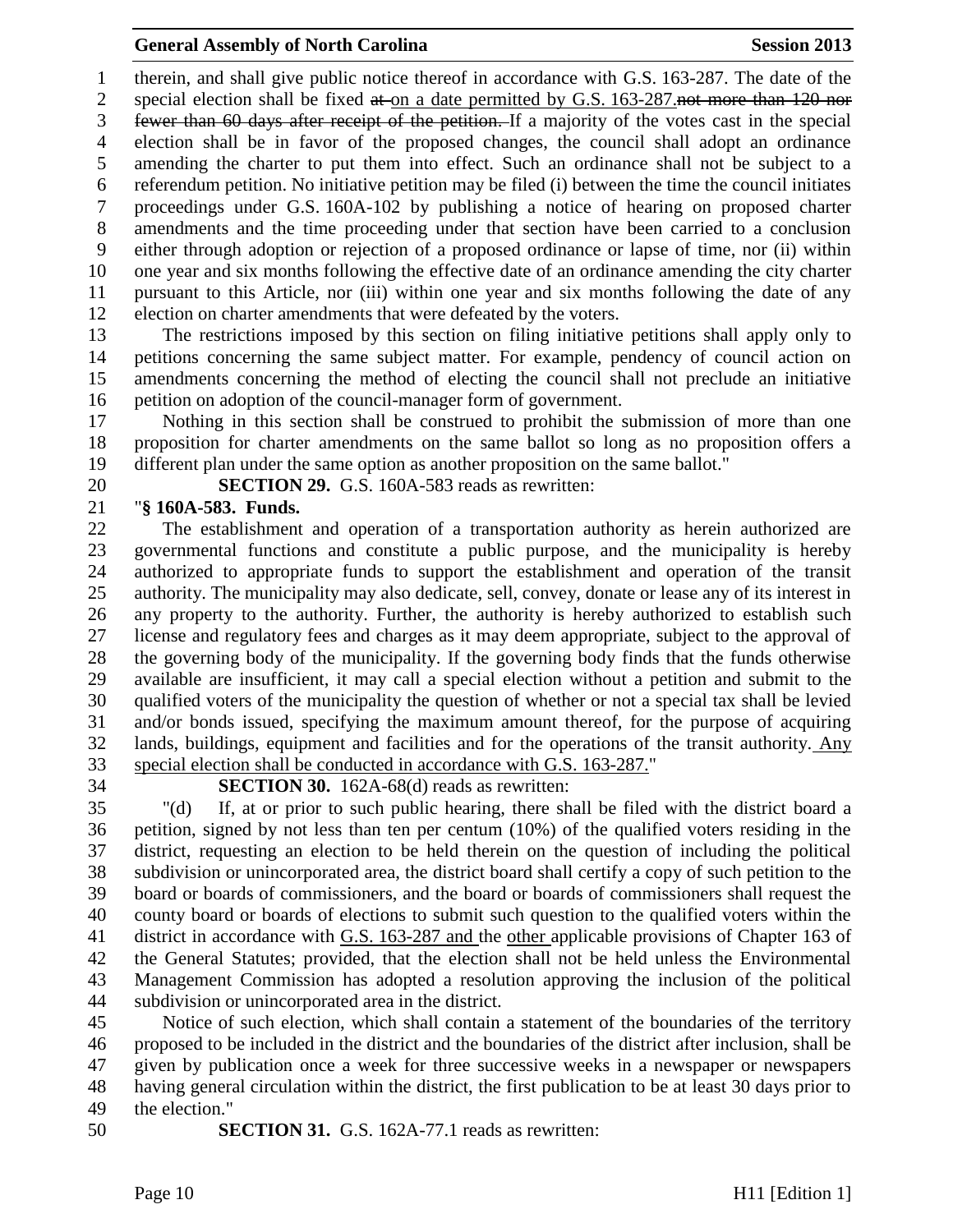|                  |                                | <b>General Assembly of North Carolina</b><br><b>Session 2013</b>                                  |
|------------------|--------------------------------|---------------------------------------------------------------------------------------------------|
| 1                |                                | "\\$ 162A-77.1. Special election upon the question of the merger of metropolitan sewerage         |
| $\overline{c}$   |                                | districts into cities or towns.                                                                   |
| 3                |                                | Any district lying entirely within the corporate limits of a city or town may be merged into      |
| $\overline{4}$   |                                | such city or town in accordance with the provisions of this section.                              |
| 5                |                                | The governing body of a city or town, with the approval of the district board, shall call and     |
| 6                |                                | conduct a special election within such city or town on the question of the merger of the district |
| $\tau$           |                                | into the city or town. A vote in favor of such merger shall constitute a vote for such city or    |
| 8                |                                | town to assume the obligations of the district. Such special election may be called and           |
| $\boldsymbol{9}$ |                                | conducted by the governing body of a city or town upon its own motion after passage of a          |
| 10               |                                | resolution of the district board requesting or approving the special election. Any special        |
| 11               |                                | election shall be conducted in accordance with G.S. 163-287.                                      |
| 12               |                                | A new registration of voters shall not be required for the special election. The special          |
| 13               |                                | election shall be conducted in accordance with the provisions of law applicable to regular        |
| 14               | elections in the city or town. |                                                                                                   |
| 15               |                                | If a majority of the votes are in favor of the merger, then:                                      |
| 16               | (1)                            | All property, real and personal and mixed, including accounts receivable,                         |
| 17               |                                | belonging to such district shall vest in, belong to, and be the property of,                      |
| 18               |                                | such city or town. All district boards are hereby authorized to take such                         |
| 19               |                                | actions and to execute such documents as will carry into effect the                               |
| 20               |                                | provisions and the intent of this section.                                                        |
| 21               | (2)                            | All judgments, liens, rights of liens, and causes of action of any nature in                      |
| 22               |                                | favor of such district shall vest in and remain and inure to the benefit of such                  |
| 23               |                                | city or town.                                                                                     |
| 24               | (3)                            | All taxes, assessments, sewer charges, and any other debts, charges or fees,                      |
| 25               |                                | owing to such district shall be owed to and collected by such city or town.                       |
| 26               | (4)                            | All actions, suits and proceedings pending against, or having been instituted                     |
| 27               |                                | by, such district shall not be abated by this section or by the merger herein                     |
| 28               |                                | provided for, but all such actions, suits, and proceedings shall be continued                     |
| 29               |                                | and completed in the same manner as if merger had not occurred, and such                          |
| 30               |                                | city or town shall be a party to all such actions, suits, and proceedings in the                  |
| 31               |                                | place and stead of the district and shall pay or cause to be paid any                             |
| 32               |                                | judgments rendered against the district in any such actions, suits, or                            |
| 33               |                                | proceedings. No new process need be served in any such action, suit, or                           |
| 34               |                                | proceeding.                                                                                       |
| 35               | (5)                            | All obligations of the district, including outstanding indebtedness, shall be                     |
| 36               |                                | assumed by such city or town, and all such obligations and outstanding                            |
| 37               |                                | indebtedness shall constitute obligations and indebtedness of such city or                        |
| 38               |                                | town, and the full faith and credit of such city or town shall be deemed to be                    |
| 39               |                                | pledged for the punctual payment of the principal of and the interest on any                      |
| 40               |                                | general obligation bonds or bond anticipation notes of such district, and all                     |
| 41               |                                | the taxable property within such city or town, as well as that formerly                           |
| 42               |                                | located within the district, shall be and remain subject to taxation for such                     |
| 43               |                                | payment.                                                                                          |
| 44               | (6)                            | All ordinances, rules, regulations, and policies of such district shall continue                  |
| 45               |                                | in full force and effect until repealed or amended by the governing body of                       |
| 46               |                                | such city or town.                                                                                |
| 47               | (7)                            | Such district shall be abolished, and shall no longer be constituted a public                     |
| 48               |                                | body or a body politic and corporate, except for the purposes of carrying into                    |
| 49               |                                | effect the provisions and the intent of this section.                                             |